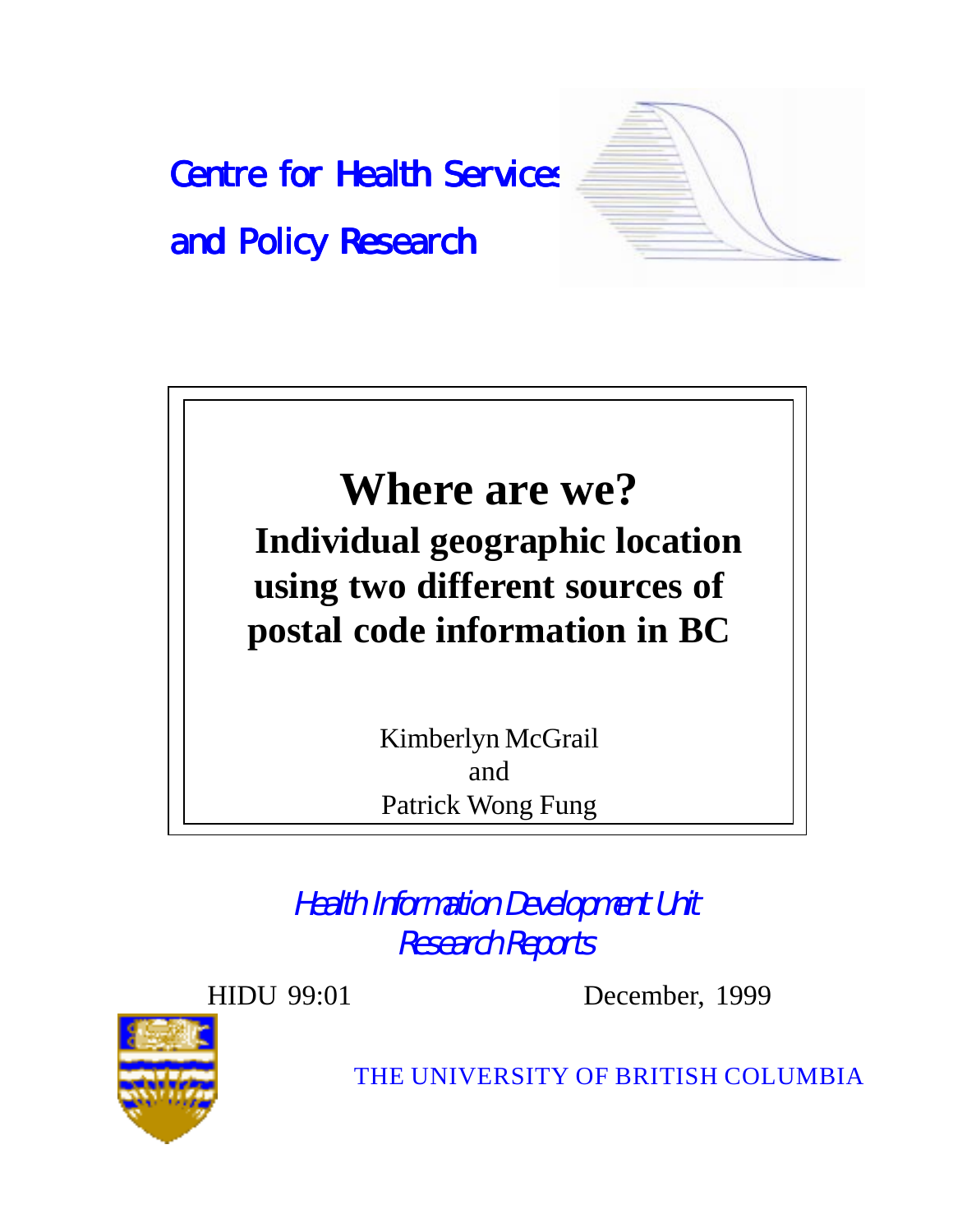### **Introduction**

Any regional analysis of health services utilisation is only as accurate as the patient geographic location information on which it is based. In BC, such analyses have until recently relied on the postal code(s) recorded on the MSP Registration and Premium Billing file (R&PB). In the past several years, Ministry of Health analyses have used postal codes from the Client Registry (CR), but these data have not been available to the research community outside the Ministry.

The CR began as a simple copy of the R&PB. This means that when the CR was first established, the postal codes recorded in it were exactly the same as those recorded in the R&PB. As time proceeded, the two information sources were expected to diverge because of different procedures for updating the postal codes recorded in them. The same postal code is recorded in both the CR and the R&PB for new Medical Services Plan registrants, but address changes are handled differently. Any changes made to the R&PB are reported to the CR, but the CR also draws on address changes reported from hospital separations, from the PharmaNet system, and from a number of other sources. The R&PB is, however, the single most important source of change in address information, accounting for more than half of all changes made to the CR.

The reason for the difference in updating procedures is the administrative responsibility for each of the systems. Billing and collection of premiums is the main function that the R&PB data system supports, so it is contract address (billing address) rather than home address that is of concern in that system. Home address is recorded at initial enrollment, and may be updated when there is a contract change (e.g. a change in employment), but otherwise, there is no motivation (or necessity) for the R&PB to keep up-to-date home address information. The CR, on the other hand, was designed to be a registry of all people who have had contact with the BC health care system, and was intended, in part, to create an accurate account of geographic location.

As a result, to the extent the CR and the R&PB are now different, the CR is assumed to be more accurate because of the multiple sources for address updating. In addition, the discrepancy between the two is commonly assumed to result in relatively large inconsistencies in regional analyses. Ultimately, the validity of research with a geographic (or socioeconomic) component using R&PB postal codes is questioned.

The purpose of this project was to compare, on an age-specific basis, the postal codes from these two sources as recorded in 1999. They have been compared at three levels: six-digit postal code, local health area (LHA) and Health Region (HR). The results should provide researchers with information on the reliability of geographic location based on the different sources and therefore about potential difficulties with regional analyses. The results will also provide an empirical basis for the decision about which source of postal codes ought to be used for research purposes.

# **Methods**

\_\_\_\_\_\_\_\_\_\_\_\_\_\_\_\_\_\_\_\_\_\_\_\_\_

The Ministry of Health provides the Centre for Health Services and Policy Research (CHSPR) with an annual 'snapshot' of the R&PB. This file is used to update the 'Linkage Coordinating File' (LCF), an amalgamation of yearly snapshots from 1986 through 1999 which forms the backbone of the BC Linked Health Data set (BCLHD). The LCF is the registry to which all administrative data sets are probabilistically linked (see: Chamberlayne R et al., (1998) *Creating a Population-based Linked Health Database: A New Resource for Health Services Research*. Canadian Journal of Public Health July/Aug 89(4):270-73). A file of PHNs<sup>1</sup> and postal codes as recorded in the June 1999 'snapshot' was created for this project.

<sup>&</sup>lt;sup>1</sup> All PHNs in the BCLHD are scrambled. For ease of reading, however, they are referred to as 'PHNs' rather than 'scrambled PHNs'.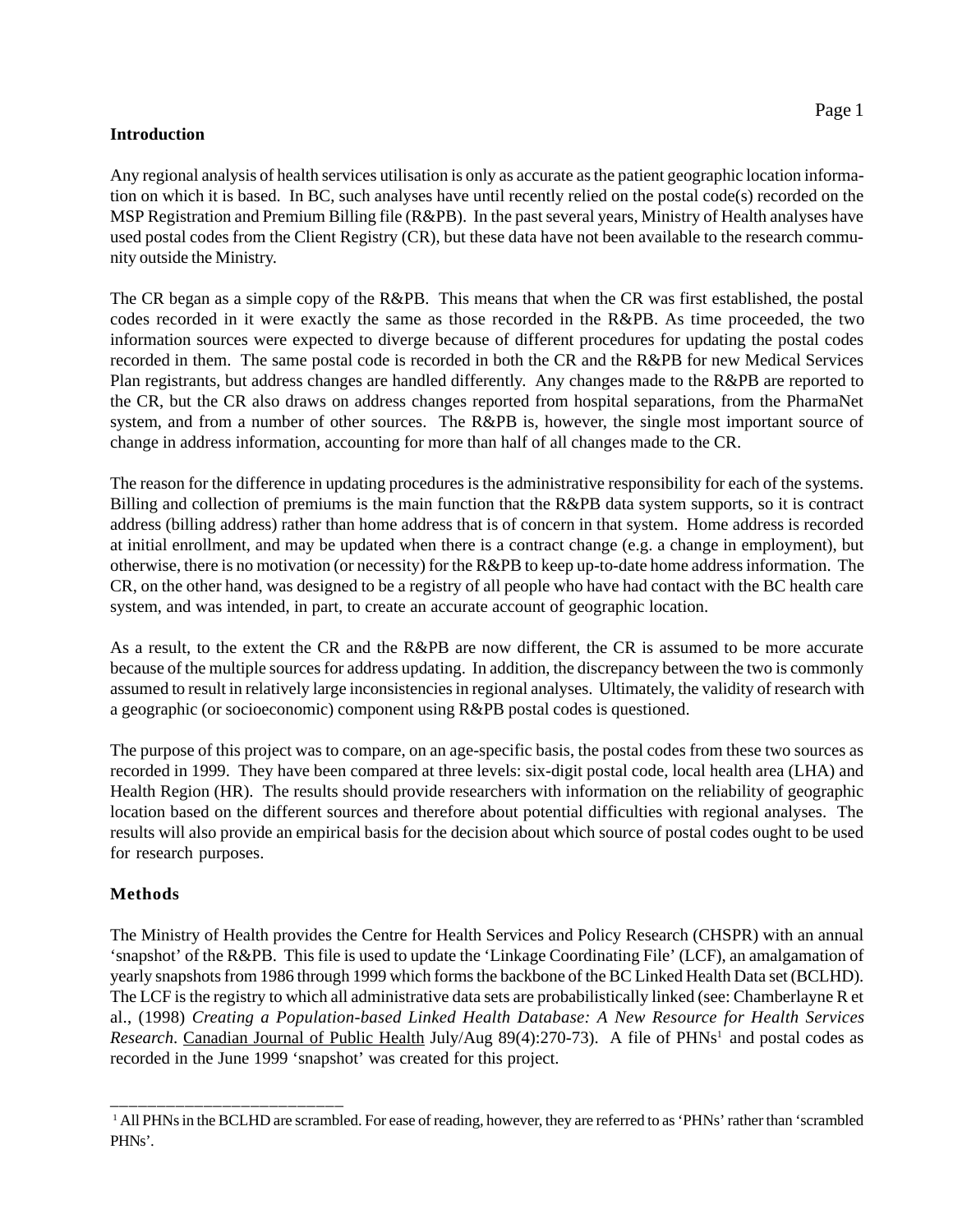In October 1999, the Ministry of Health provided CHSPR with a file derived from the CR that contains PHN and (then) current postal code for all 'active' (i.e. non-retired) PHNs.2 PHNs are only 'retired' when the individuals to whom they are assigned die. Thus, active implies neither residence in the province nor registration with MSP. We know, in fact, that the list provided by the CR will contain many people not in the LCF. For example, residents of Alberta or other provinces who fill a prescription in BC are assigned a PHN through the CR, based on the policy that everyone who receives any kind of health care service in BC be given one.

The first step was to merge the CR data with the extract of 1999 postal codes from the LCF. The second was to retain all PHNs that appeared in both, along with LCF postal code and CR postal code. Next, postal codes from both sources were converted, using the latest version of the BC Stats Translation Master File (TMF), to LHA and HR. Finally, age was calculated as of 30 June 1999, based on the birthdate recorded in the LCF. Individuals were assigned to age groups 0-19, 20-29, 30-39, 40-49, 50-59, 60-69, 70-79, or 80+.

There were 209,077 PHNs with postal codes that were not in the TMF, and thus could not be assigned a LHA or HR. This can occur when a postal code has been introduced subsequent to the yearly publication of the TMF. Affected postal codes were included in the analyses, since comparison at the 6-digit level was clearly possible. In all cases when 6-digit postal code agreed, LHA and HR were automatically set to agreement, minimising the effect of postal codes missing from the TMF. Missing LHA and HR values will still occur, however, when either the LCF or CR postal code cannot be converted; this may result in a slight underestimate of agreement at these levels.

The following information was produced:

\_\_\_\_\_\_\_\_\_\_\_\_\_\_\_\_\_\_\_\_\_\_\_

- 1. A frequency of agreement (and disagreement) between the two six-digit postal codes, by age group.
- 2. A frequency of agreement (and disagreement) between the two LHA codes, by age group.
- 3. A frequency of agreement (and disagreement) between the two HR codes, by age group.
- 4. 1, 2 and 3 above, excluding blank and non-BC postal codes.

# **Results**

The 1999 LCF contains 5,632,184 unique PHNs, and the CR contains 4,885,782 (Figure 1). There are 1,181,100 unique PHNs on the LCF that are not on the CR. This occurs both because the LCF has records of people registered as early as 1986, even if that registration is no longer valid (compared to the early 1990s for the CR) and because it includes people who have died. The CR, on the other hand, contains 434,698 unique PHNs not included in the LCF. This occurs because of out-of-province residents who receive health services in BC (emergency hospital use, filling of a prescription) and people who are BC residents and received services, but who are not registered with the province (either because of eligibility status or because of non-payment of premiums).

<sup>&</sup>lt;sup>2</sup> The time delay between the R&PB snapshot (created in June) and the CR extract (created in October) may explain a portion of any discrepancy in postal codes. The effect of this, however, is assumed to be small.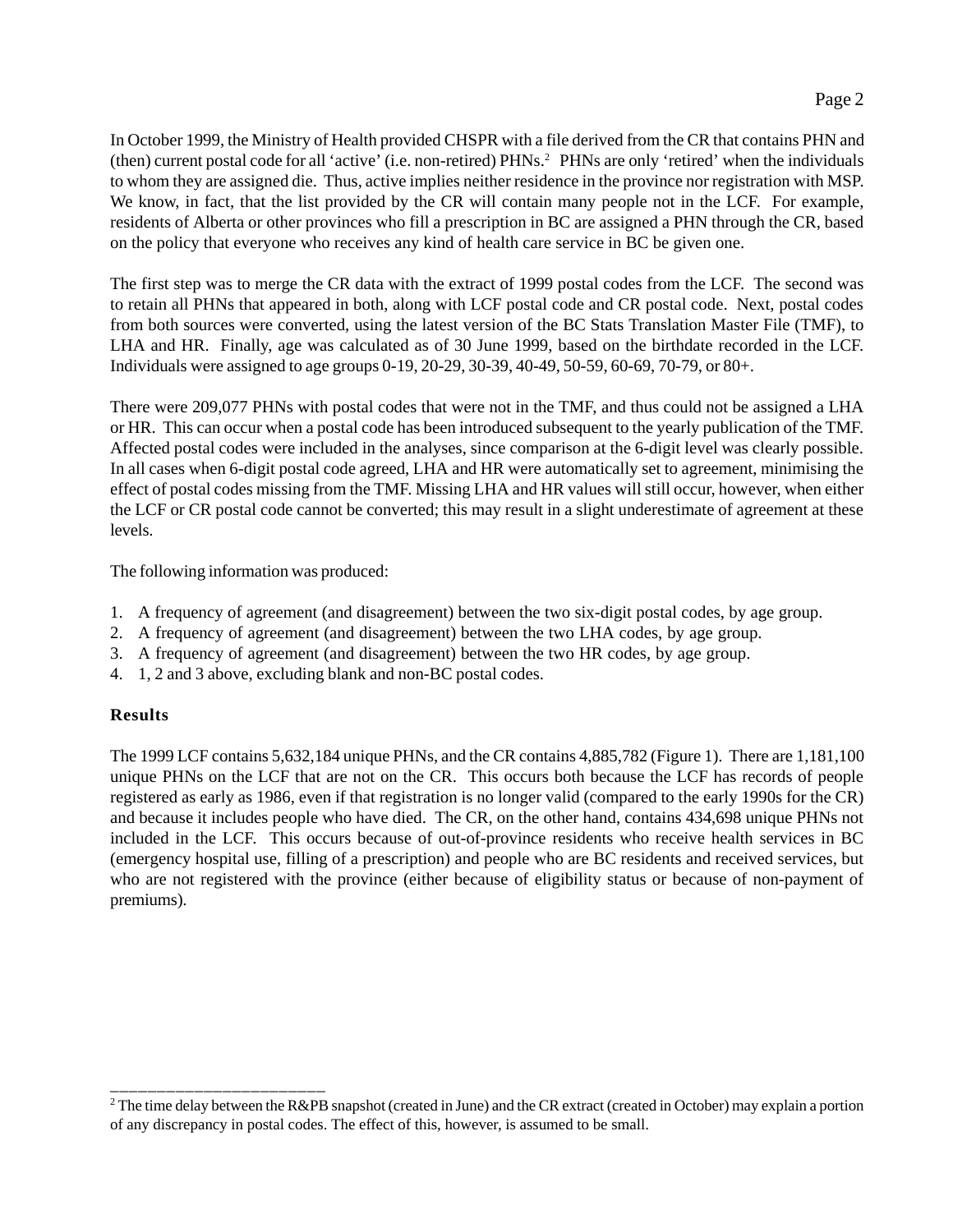

There are 4,451,084 unique PHNs that appear on both the LCF and the CR. There was no attempt made to see whether these are current registrants, but we know some must not be because that number is about 10% larger than the estimated BC population in 1999. Of these 4,451,084 there were 116,010 that did not have a valid BC postal code on either the CR or the LCF (blank or beginning with something other than 'V'). We calculated comparison percentages including and excluding these PHNs. The differences were less than 1% in all cases, so the numbers reported here exclude these, leaving 4,335,074 unique scrambled PHNs with postal codes to be compared.

As expected, there is an increase in agreement as the level of aggregation increases from 6-digit postal code to LHA to HR (Figure 2). There is also a trend with age, with the 20-39 age groups showing the lowest level of agreement. This is expected because of higher intra-provincial migration in these age groups. The level of agreement even in these age groups, however, is still relatively high; above 75% at the 6-digit postal code level, and 90% or higher for LHA and HR

At the highest level of aggregation - the Health Region - agreement in the other age groups ranges from about 95 to 97%.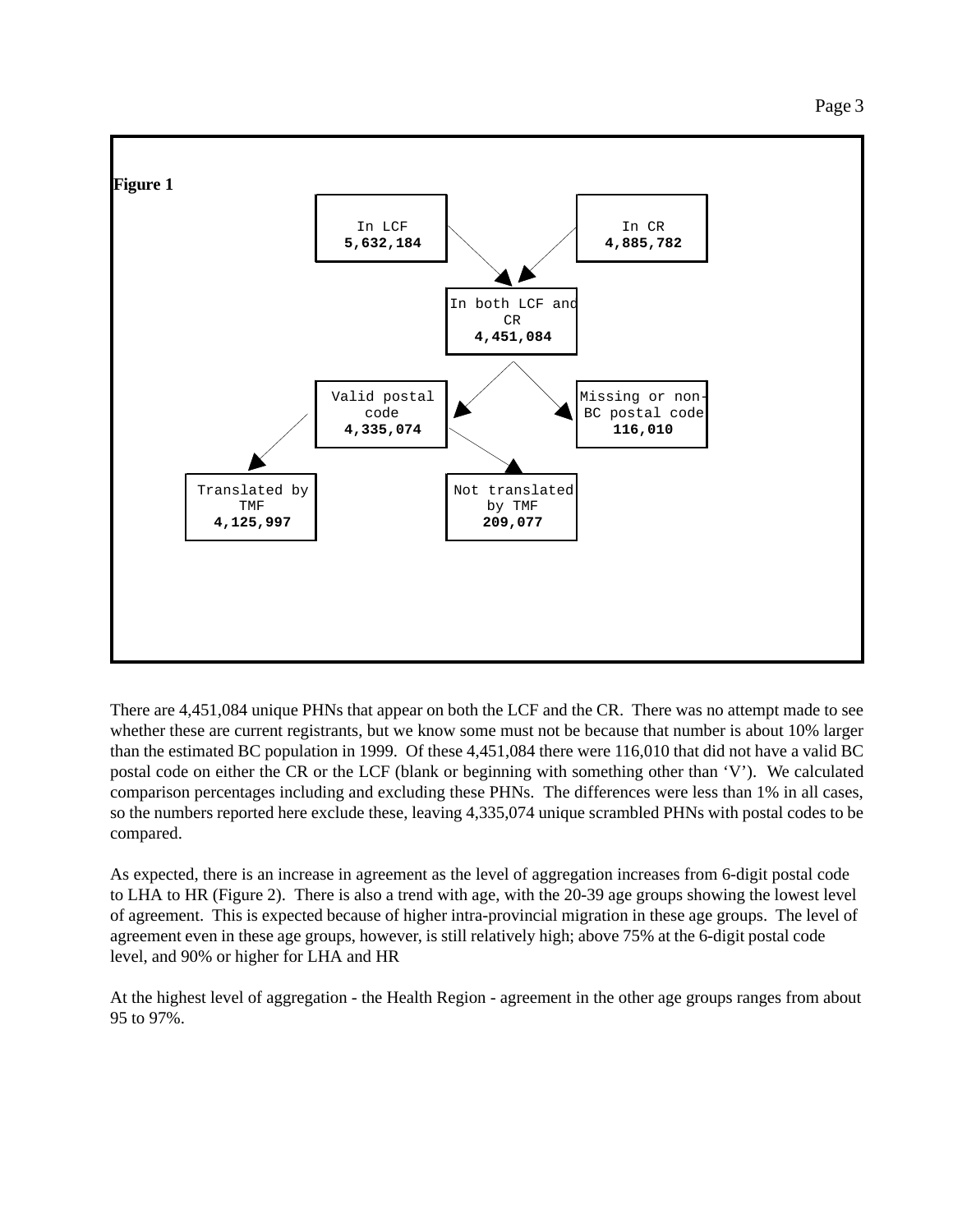

# **Discussion**

The CR and R&PB have behaved as expected, and in 1999 contain different postal codes for about one in five registrants. Because the CR started as a copy of the R&PB, we can infer that if the same comparison were made between the 1994 CR and 1994 LCF (for example), there would be a higher level of agreement than in 1999. Nevertheless, these results indicate that even several years from the start of the CR, there is still a high degree of concordance between the two sources, and that agreement is increased further when the postal codes are aggregated to LHA and HR. The most likely explanation for this is that people often change residences within the same community. In this case, if the address was updated on the CR and not the R&PB, the postal code would disagree, but the LHA and HR would be unaffected.

The preceding analysis does not answer all questions that might be of interest. For example, there are other geographic boundaries used for research and planning purposes, such as census tract or census sub-division. Such comparisons between the CR and LCF are possible, but the result would likely fall somewhere between the 6-digit postal code and LHA comparisons.